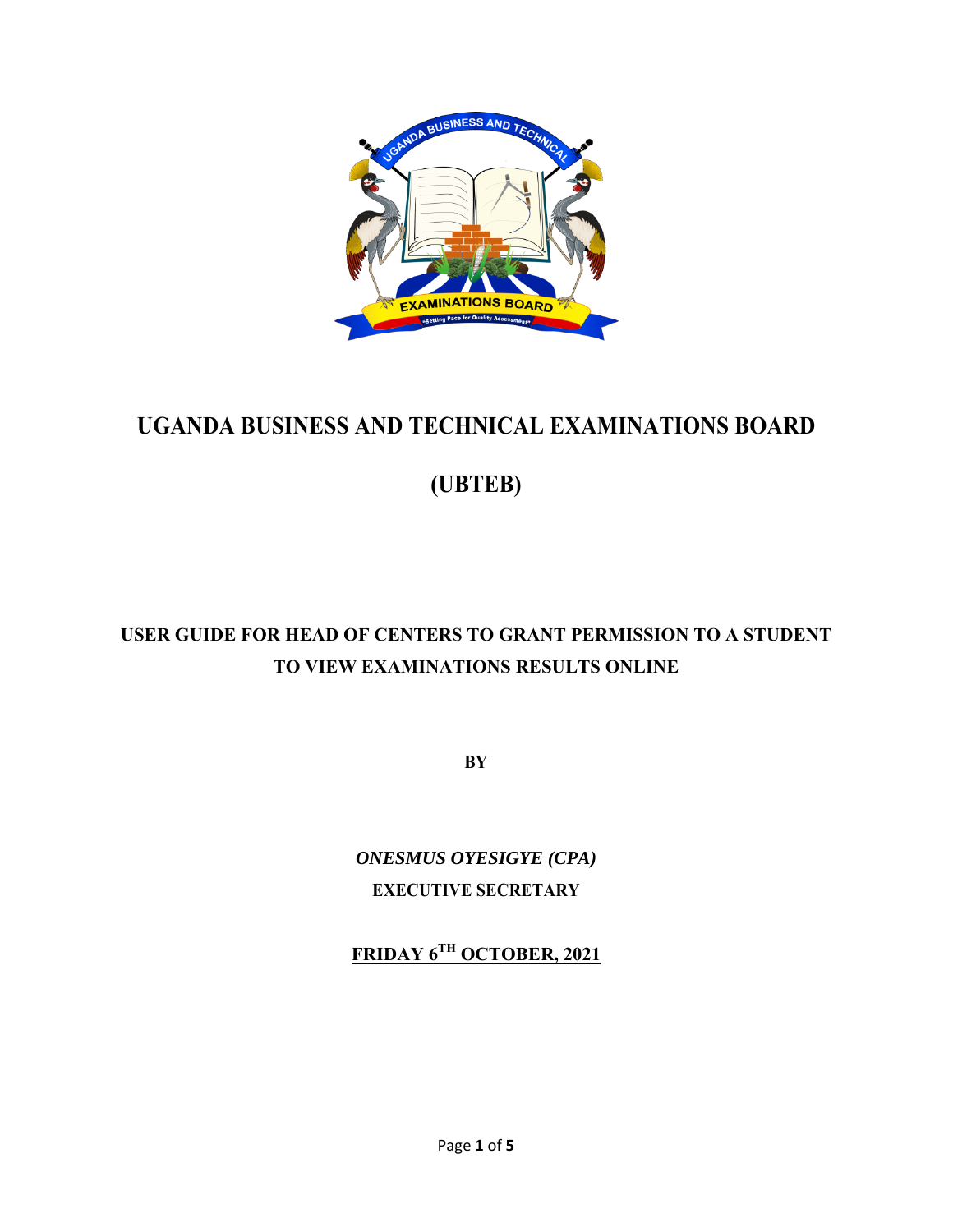### **PLEASE FOLLOW THE FOLLOWING STEPS CAREFULLY AND PRACTICE IT ON A COMPUTER WHICH IS CONNECTED TO THE INTERNET.**

#### **INTRODUCTION:**

- $\checkmark$  YOU MAY GRANT PERMISSION TO A STUDENT FOR A SPECIFIC TIME AND YOU MAY DISABLE ACCESS AT ANY TIME AT YOUR CONVENIENCE.
- $\checkmark$  THIS PERMISSION IS GRANTED TO AN INDIVIDUAL STUDENT, AS AND WHEN.
- Each student is given his/ her unique admission **number** to use as username and the word, **password** to be used as password.
- $\checkmark$  The admission number is shown against each student's name on the system
- $\checkmark$  The student will log into the system in the same way the head of center does and through the same address shared below.

### **GUIDE FOR THE HEAD OF EXAMINATION CENTER**

**Step One:** Log into the centers system portal through the web address; http://emis.ubteb.go.ug:8080/

| emis.ubteb.go.ug:8080<br>$\circ$ |                                                 |
|----------------------------------|-------------------------------------------------|
|                                  | <b>BUSINESS AND TEC</b><br><b>UBTEB EIMS</b>    |
|                                  |                                                 |
|                                  | Signed out successfully.                        |
|                                  | <b>Account Login</b><br>Sign In to your account |
| Enter Username here              | Username or Email                               |
| Enter Password here              | Password                                        |
|                                  |                                                 |
| Click Log in                     | Remember me<br>Log in                           |
|                                  | Forgot your password?                           |

**Step Two:** On the dashboard page which appears, click o**n Candidates,** and again on **All Candidates** as shown below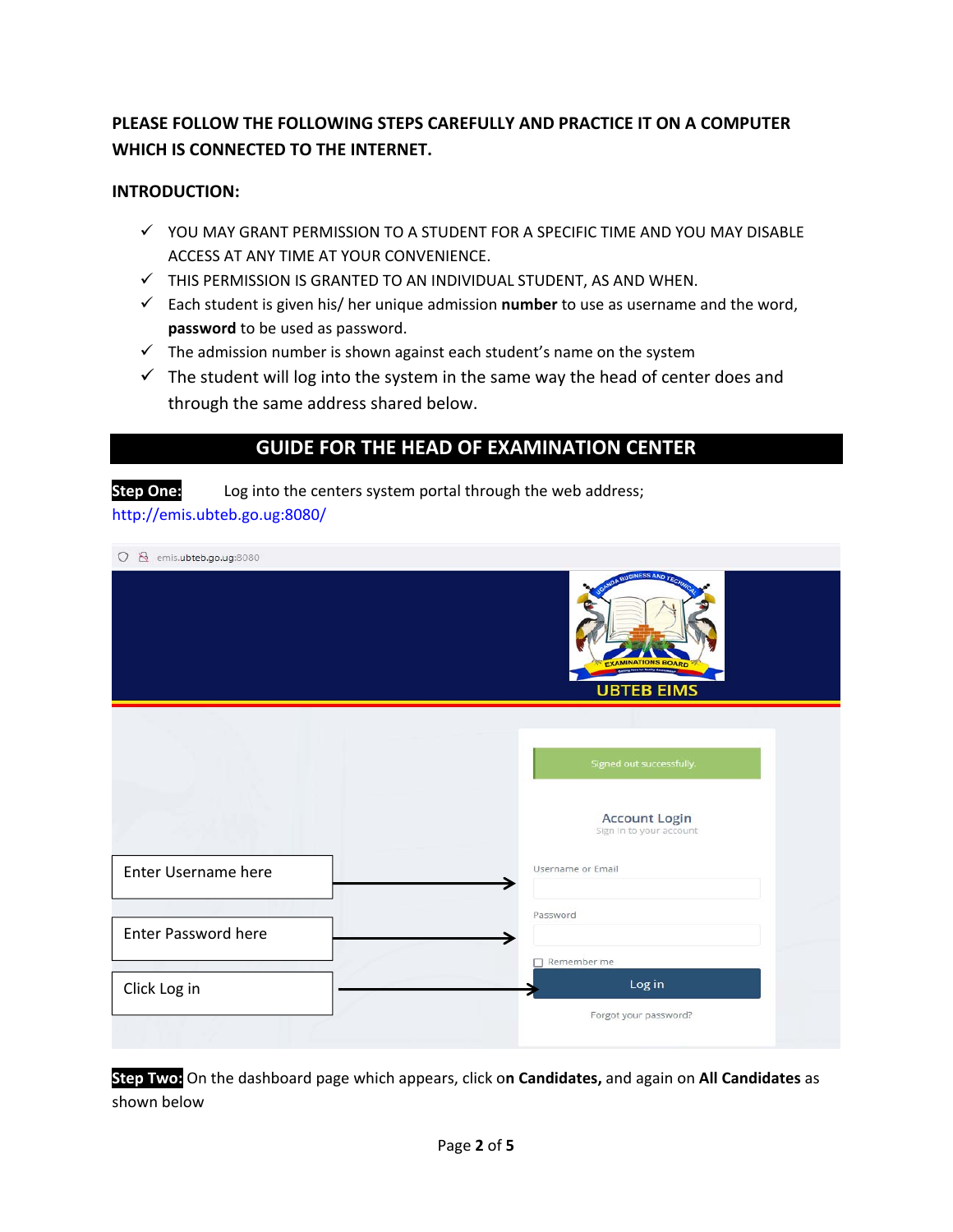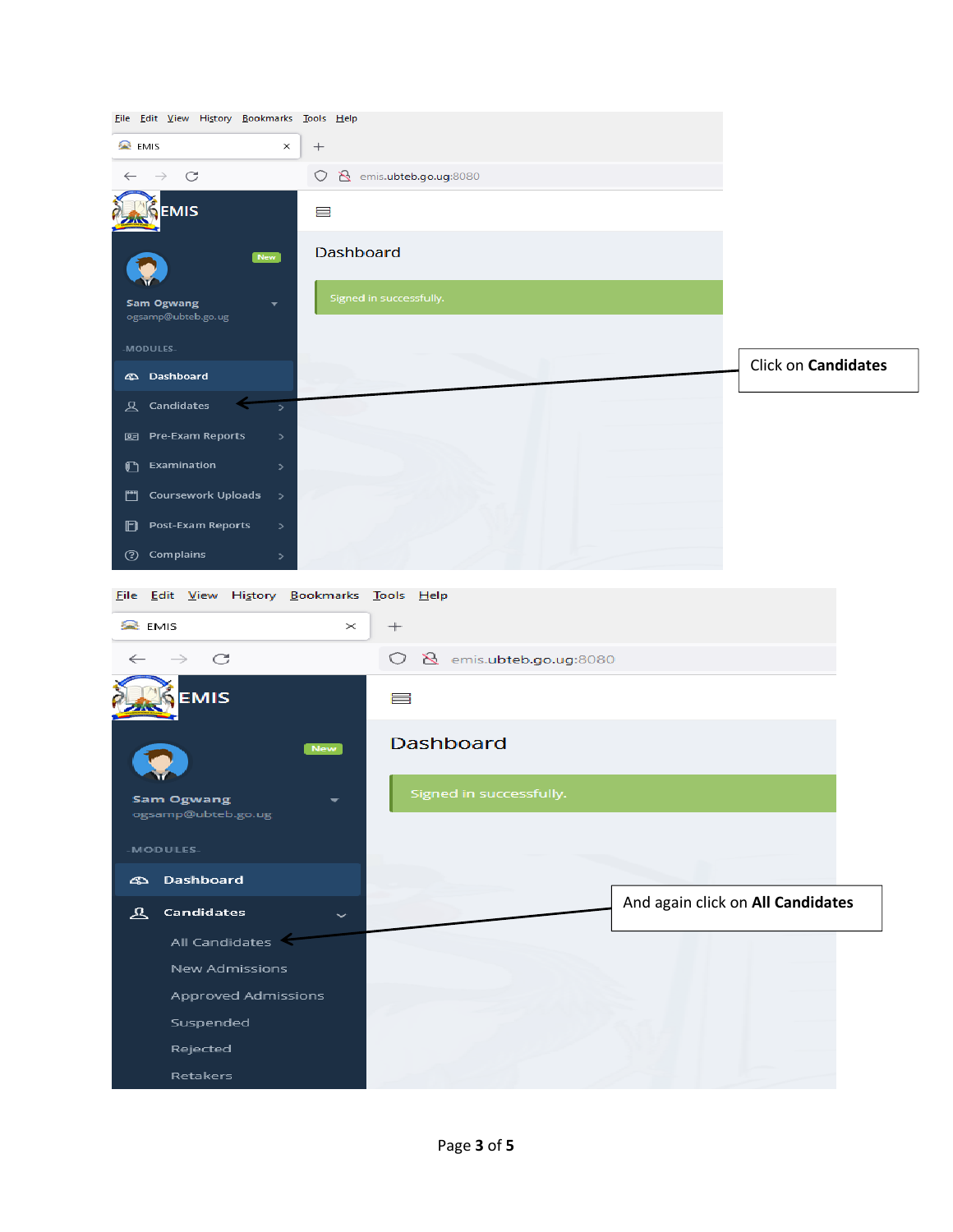**Step Three:** Scroll down your screen to look at the list of candidates displayed on the screen, see example below. Each student has a unique admission number as shown in the picture above. Let each student know his / her admission number.

| <b>New</b>                                                             |                                         | Manage - Candidates - EMIS                                                                         |                                               |                                                                |        |                                                       |                                                    |                  |                                  |                                 |                                                                |                       |
|------------------------------------------------------------------------|-----------------------------------------|----------------------------------------------------------------------------------------------------|-----------------------------------------------|----------------------------------------------------------------|--------|-------------------------------------------------------|----------------------------------------------------|------------------|----------------------------------|---------------------------------|----------------------------------------------------------------|-----------------------|
| <b>Sam Ogwang</b><br>ogsamp@ubteb.go.ug                                |                                         | <b>All Candidates</b>                                                                              |                                               |                                                                |        |                                                       |                                                    |                  |                                  |                                 |                                                                |                       |
| MODULES-                                                               |                                         |                                                                                                    |                                               |                                                                |        |                                                       |                                                    |                  |                                  |                                 |                                                                | <b>個 Export Excel</b> |
| <b>42 Dashboard</b>                                                    |                                         |                                                                                                    |                                               |                                                                |        |                                                       |                                                    |                  |                                  |                                 |                                                                |                       |
| <u>&amp;</u> Candidates                                                | Search                                  |                                                                                                    |                                               | <b>Home District</b>                                           |        | Program                                               |                                                    |                  | Specialization                   |                                 |                                                                |                       |
| All Candidates                                                         |                                         |                                                                                                    |                                               | - Any -                                                        |        | $\checkmark$                                          | - Any -                                            |                  | $\checkmark$                     | - Any -<br>$\checkmark$         |                                                                |                       |
| <b>New Admissions</b>                                                  | Program level<br>- Any -                |                                                                                                    |                                               | Program category<br>- Any -<br>$\checkmark$                    |        |                                                       | Academic Year of Entry<br>$-Any -$<br>$\checkmark$ |                  |                                  | Semester<br>- Any -             |                                                                |                       |
| Approved Admissions                                                    |                                         | Entry year                                                                                         |                                               | Intake                                                         |        |                                                       | <b>Is Disabled</b>                                 |                  |                                  | Gender                          |                                                                |                       |
| Suspended                                                              |                                         | - Any -                                                                                            | - Any -<br>$\checkmark$                       |                                                                |        | - Any -<br>$\checkmark$                               |                                                    |                  | - Any -                          |                                 | $\checkmark$                                                   |                       |
| Rejected                                                               |                                         | Year of Completion                                                                                 | Month of Completion                           |                                                                |        | <b>Has Passed</b>                                     |                                                    |                  | Sort by                          |                                 |                                                                |                       |
| Retakers                                                               |                                         | - Any -                                                                                            | $\checkmark$                                  | - Any -                                                        |        | $\checkmark$                                          | - Any -                                            |                  | $\checkmark$                     | Created date (newest first)     |                                                                | $\checkmark$          |
| Defaulters<br><b>Import Pictures</b>                                   |                                         |                                                                                                    |                                               |                                                                |        |                                                       |                                                    |                  |                                  |                                 |                                                                |                       |
| <b>DE Pre-Exam Reports</b>                                             |                                         |                                                                                                    |                                               |                                                                |        |                                                       |                                                    |                  |                                  |                                 |                                                                |                       |
|                                                                        |                                         | Displaying all 4 candidates                                                                        |                                               |                                                                |        |                                                       |                                                    |                  |                                  |                                 |                                                                | <b>Reset filters</b>  |
| <b>C</b> Examination                                                   |                                         | <b>Full Names</b>                                                                                  | <b>Admission No</b>                           | <b>Registration No</b>                                         | Intake | Phone                                                 | Gender                                             | D.O.B            | Program                          | <b>Entry Year</b>               | <b>Exam Center</b>                                             |                       |
| Coursework Uploads                                                     |                                         | <b>KITIWEKS JOHNDOVE</b>                                                                           | 2021M461293                                   | UBTV0001/2021/T/C/M/063                                        | March  | 077X XXX XXX                                          | Male                                               | 24/07/1996       | National Certificate in Plumbing | 2021                            | <b>UBTEB Training Vocational College</b>                       |                       |
| <b>D</b> Post-Exam Reports                                             |                                         | <b>DOEWES JOHN MWANGA</b>                                                                          | 2021M461292                                   | UBTV0001/2021/T/C/M/064                                        | March  | 077X XXX XXX                                          | Male                                               | 24/07/1996       | National Certificate in Plumbing | 2021                            | <b>UBTEB Training Vocational College</b>                       |                       |
| ② Complains                                                            |                                         | DOE1 JOHN1                                                                                         | 2021M461291                                   | UBTV0001/2021/T/C/M/065                                        | March  | 077X XXX XXX                                          | Male                                               | 24/07/1996       | National Certificate in Plumbing | 2021                            | <b>UBTEB Training Vocational College</b>                       |                       |
|                                                                        |                                         | <b>DOE JOHN</b>                                                                                    | 2021M461289                                   | UBTV0001/2021/T/C/M/062                                        | March  | 077X XXX XXX                                          | Male                                               | 04/02/1997       | National Certificate in Plumbing | 2021                            | <b>UBTEB Training Vocational College</b>                       |                       |
|                                                                        |                                         | Step Four Click on the name of a student that you want to grant permission to view results online. |                                               | Admission number is shown here                                 |        |                                                       |                                                    |                  |                                  |                                 |                                                                |                       |
| EMIS                                                                   | 昌                                       |                                                                                                    |                                               |                                                                |        |                                                       |                                                    |                  |                                  |                                 |                                                                |                       |
| New                                                                    |                                         | Manage - Candidate - EMIS                                                                          |                                               |                                                                |        |                                                       |                                                    |                  |                                  |                                 |                                                                |                       |
| <b>Sam Ogwang</b><br>ogsamp@ubteb.go.ug                                |                                         | <b>DOE JOHN Candidate</b>                                                                          |                                               |                                                                |        |                                                       |                                                    |                  |                                  |                                 |                                                                |                       |
| -MODULES-                                                              |                                         |                                                                                                    |                                               |                                                                |        | <b>TR - Number</b><br>$\boxed{0}$ -NONE-              |                                                    |                  |                                  |                                 | <b>Exam Center</b><br><b>UBTEB Training Vocational College</b> |                       |
| © Dashboard<br><u>人</u> Candidates                                     |                                         |                                                                                                    |                                               |                                                                |        | <b>Registration Number</b><br>UBTV0001/2021/T/C/M/062 |                                                    |                  |                                  | <b>Username</b>                 |                                                                |                       |
| <b>All Candidates</b><br>New Admissions                                | UBTV0001/2021/T/C/M/062<br>Change Photo |                                                                                                    |                                               |                                                                |        | Program<br>National Certificate in Plumbing           |                                                    |                  |                                  | Password<br>password by default |                                                                |                       |
| Approved Admissions<br>Suspended<br>Rejected<br>Retakers<br>Defaulters |                                         | A Manage Elective Subjects<br>& General Details                                                    | $\odot$ Edit Bio Info<br>Minimum Requirements | $\oplus$ Edit Attachments<br><b>ORegistration certificates</b> |        | MAcademic years                                       |                                                    | Academic Results | <b><sup></sup></b> Complain Desk |                                 | <b>B</b> Reset Password                                        |                       |
| <b>Import Pictures</b><br><b>REI</b> Pre-Exam Reports                  |                                         | Print Exam Card                                                                                    |                                               |                                                                |        |                                                       |                                                    |                  | Password is here as password     |                                 |                                                                |                       |

**Step Five:** Click on **edit Bio** Info and a new page will open as shown below